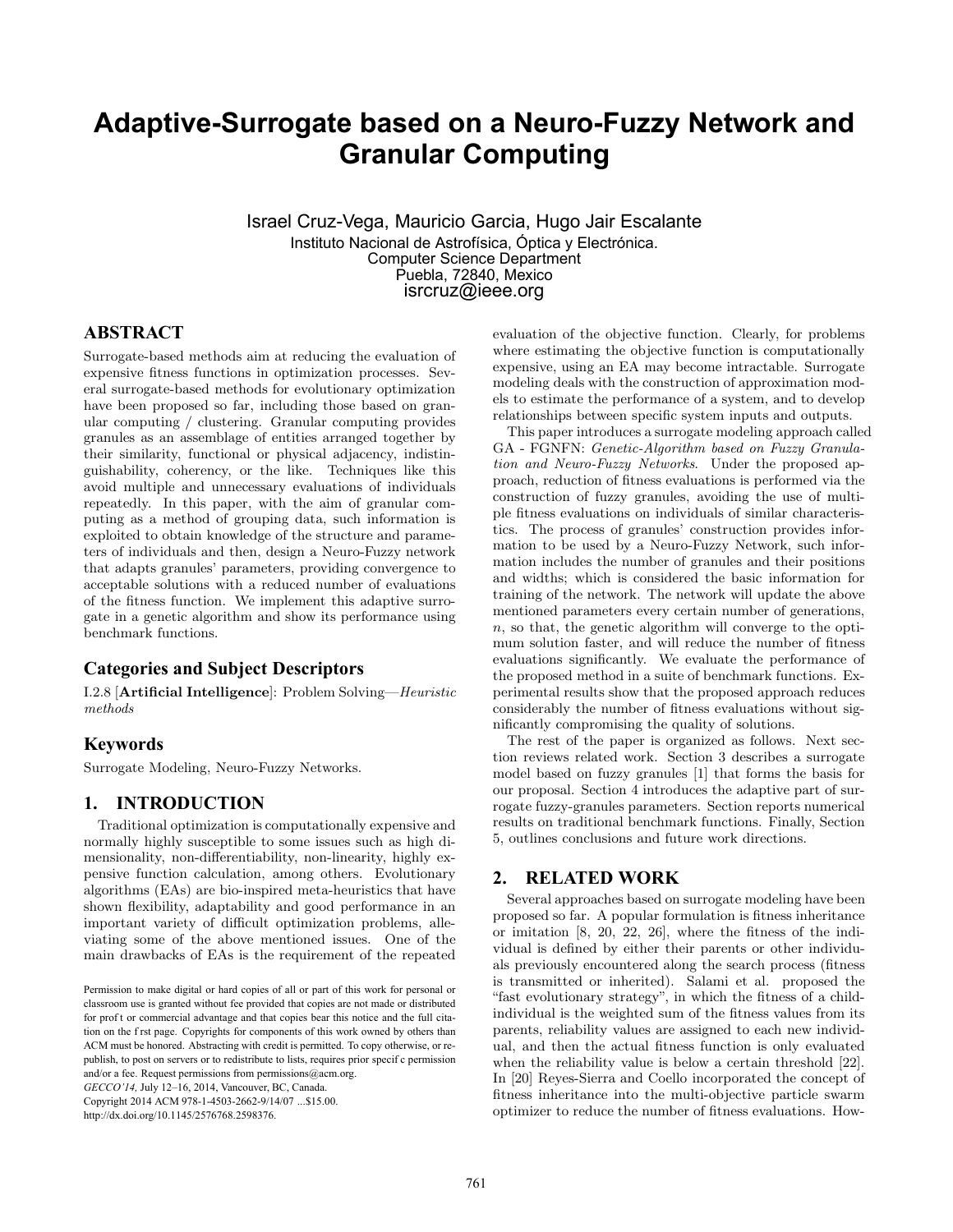ever, as shown in [6], the performance of parents may not be a good predictor of their children for sufficiently complex and multi-objective problems, rendering fitness inheritance inappropriate under such circumstances.

Techniques based on universal approximators, whose quality depends on the training data, are based on Artificial Neural Networks (ANN) [9, 11, 14, 17, 24, 25]. In [15], selection of centers in the RBF surrogate model, is done in an unsupervised manner with Learning Vector Quantization (LVQ) and Self-Organizing Maps, this formulation tackles the problem of good generalization, that represents an estimation of objective functions for new individuals.

Adaptive surrogates have been developed in a variety of works, for example, in [34], a hybrid surrogate modeling paradigm is developed where different surrogate models are combined (Kriging, RBF and Extended RBF), the adaptive part is done by contribution of surrogates (working as local models) providing a local measure of accuracy and defining a zone of accuracy determined on the called "crowding distance". In [13] is presented a selection-based criterion with different metrics for measuring the quality of meta-models in EAs, where the evaluation of surrogates is done with Neural Networks, an adaptive scheme is suggested for adapting the number of individuals to be evaluated using the surrogate.

In order to reduce fitness evaluations, a variety of clustering algorithms have been proposed for grouping similar patterns of data [16]. Nevertheless, in practice there are many situations in which the data could be classified as belonging to one cluster almost as well as to another one. The sense of belonging to certain clusters is used via the theory of fuzzy sets, taking advantage of the concept of membership function [4]. Some related works are presented in [2, 10]. In [10] fitness estimation models are based on fuzzy clustering, the objective is to reduce direct evaluations and to keep the diversity of the population and quality of solutions satisfactory. They use Fuzzy c-Means an the adaptive technique is Partitionary Learning Fuzzy Clustering Algorithm, which is unsupervised and able to group data to find an appropriate number of clusters. In [1], Akbarzadeh-T et al. proposed using fitness granulation, via an adaptive fuzzy similarity analysis, to reduce the number of fitness evaluations. A pool of fuzzy granules with Gaussian measures of similarity is built up and the enlargement and shrinkage of granules are adaptive each generation depending on the population fitness, but the position of granules does not change during the search process, we refer this method as GA-AFFG [1].

This paper describes a surrogate modeling approach, called GA-FGNFN, that extends GA-AFFG by incorporating a Neuro-Fuzzy Network that aims at making the granules to better adapt during the search process. As in [1], in our proposed approach reduction of fitness evaluations is performed via the construction of fuzzy granules, avoiding the use of multiple fitness evaluations on individuals of similar characteristics. Opposed to [1], we learn a model that determines how to modify the granules' parameters. In this way, we are able to further reduce the number of evaluations.

#### **3. GA-AFFG SURROGATE MODEL**

In order to reduce fitness evaluations, surrogate modeling used in this paper is based on the property of fuzzy granulation, which involves decomposition of the whole into parts [1]. An Information granule (fuzzy sets) formalizes the concept of finite precision representation of objects in real

life situation, and reduces the core of an information system (both in terms of objects and features) in a granule universe drawn together by indistinguishability, similarity, proximity and functionality [33]. Granular computing concerns situations in which computation and operations are performed on information granules (clump of similar objects or points). Consequently, it leads to have both data compression and a gain in computation time, since in granular computing computations/operations are performed on granules, rather than on the individual points, so that, the computational effort is greatly reduced. The rest of this section describes a granulation-based technique for surrogate modeling that forms the base of our proposal [1].

#### **3.1 Fuzzy Granules**

In the part of granules construction, we initially have a random parent population,  $P_i = \{x_1^i, x_2^i, ..., x_t^i\}$ , where  $x_j^i$ is the  $j^{th}$  individual in the  $i^{th}$  generation. Conventional fuzzy clustering algorithms initially establish a partition of the universe of discourse with a fixed number of clusters (modifying latter the centers of granules according to the adaptive laws, and satisfying an objective function  $J$  [4]. In this paper, following the main purpose of reducing fitness evaluations, it is desirable to explore the fitness landscape looking for individuals with similar characteristics. Hence, the base algorithm starts by finding a first cluster, and then goes to find the second one, and so on, see Figure 3. This process was introduced in [1]. For comparing new solutions to existing clusters a density function representing a data density measure is constructed; the density measure also describes a Gaussian similarity neighborhood between individuals. The density function is described by the equation,

$$
\mu_k\left(x_j^i\right) = \exp\left(-\left(x_j^i - C_k\right)^2 / \left(\sigma_k\right)^2\right) \tag{1}
$$

for  $k = 1, 2, ..., l$  number of fuzzy granules,  $C_k$  is the vector of centers values, initially the first individual is chosen as the center of the granule. The fitness of individuals  $x_j^i$  is either calculated by computing the exact fitness function or associated with one of the existing granules, this is done according to the threshold measure of closeness<sup>1</sup>,

$$
\theta^{i} = \alpha \frac{\min\left\{f\left(x_{1}^{i-1}\right), f\left(x_{2}^{i-1}\right), \dots, f\left(x_{t}^{i-1}\right)\right\}}{\bar{f}^{i-1}} \tag{2}
$$

where  $\bar{f}^i = \sum_{j=1}^t \frac{f(x_j^i)}{t}$ , and  $\alpha > 0$  is a constant of proportionality,  $f(\cdot)$  is the real fitness evaluation, the minimal value is due to that the benchmark functions are subjected to be minimized. Then, according to  $\theta$ , fitness evaluation of individuals is performed as follows,

$$
f\left(x_j^i\right) = \begin{cases} f\left(C_k\right) & \text{if } \max\left\{\mu_k\right\} > \theta^i\\ f\left(x_j^i\right) & \text{computed by fitness function otherwise} \end{cases}
$$
\n(3)

Radius  $\sigma_k$  of each granule is used to control the degree of similarity between individuals, this also determines the decision boundary of fitness evaluation of individuals, so that, the granules can shrink or enlarge in reverse proportion to their fitness,

$$
\sigma_k = \gamma \frac{1}{\left(e^{f(C_k)}\right)^{\beta}}\tag{4}
$$

<sup>1</sup>One should note that we have modified the expression for  $\theta^i$  described in [1] in order to obtain better results.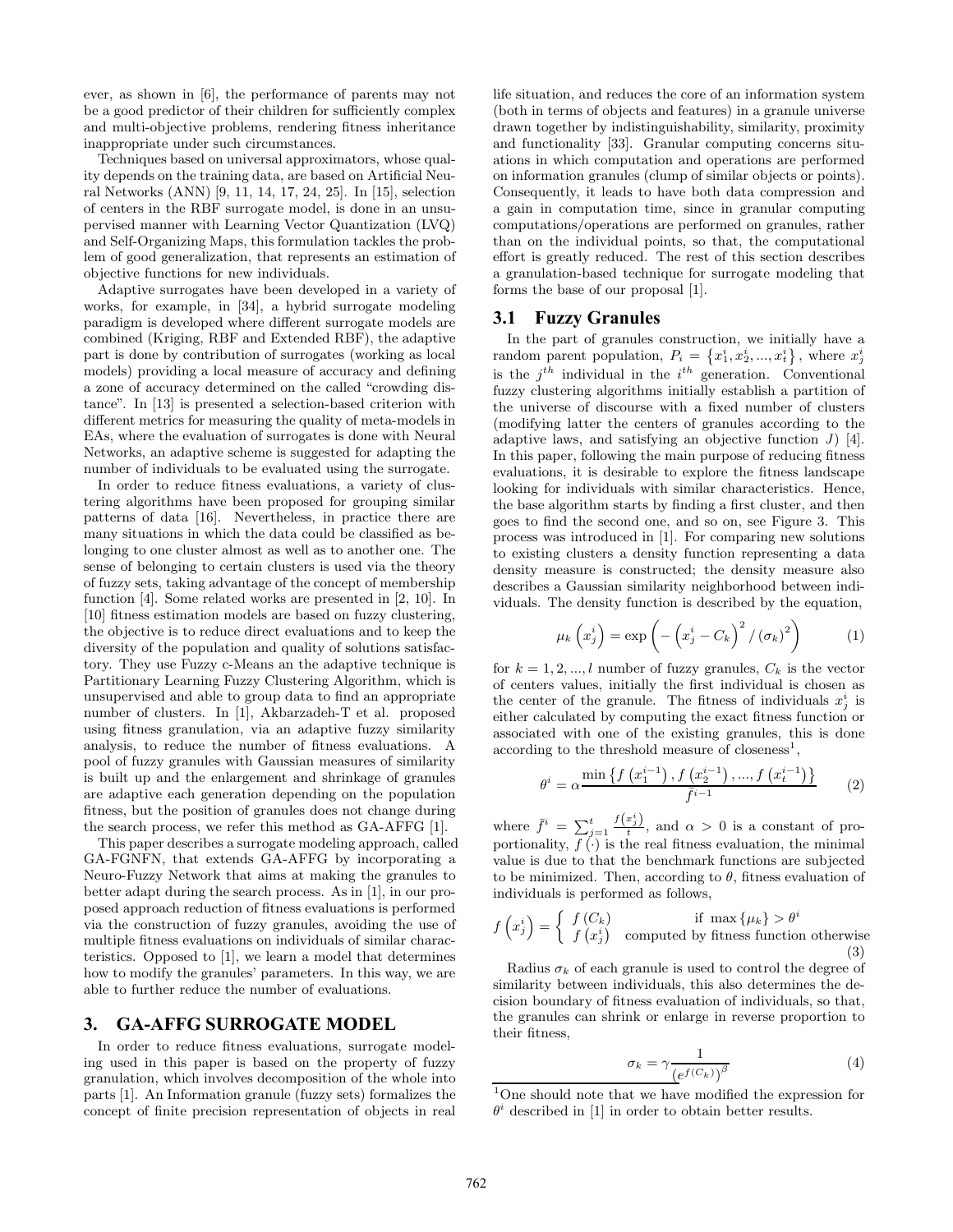where  $\beta > 0$  is an emphasis operator, and  $\gamma$  is a constant of proportionality that is usually set at 1. Initially,  $\sigma_k$  is larger and then, as the algorithm evolves, fitness evaluations of best individuals will be evaluated in granules of reduced radius in a zone near the optimal solutions. Therefore, equation (4) adapts the width of the granules in order to have more exact fitness computed around individuals who perform very well, and fewer fitness computations around individuals who have poor performance. computational cost.

In order to prevent uncontrolled growth of fuzzy granules, only a pre-specified number of granules, with higher fitness values, will remain during each generation of the algorithm. Fig. 1 shows construction of fuzzy If-Then rules and group in granules for the case of two inputs, one output data pairs.



Figure 1: Construction of fuzzy granules with the respective fuzzy rules for two input, one output case

#### **4. NEURO-FUZZY: ADAPTIVE PART**

In the first part of the algorithm, using fuzzy granulation property, the number of fitness function evaluations is reduced, this step is realized by the adaptive part of the threshold of similarity between individuals and modifying the radius of each granule by an adaptive law, see Equation (2). This process suggests a reduction of computational cost changing radius of granules, but these do not change in position during the search process. Therefore, properties of mutation and crossover, which let individuals in each generation jump to optimal values, will be enclosed in granules established from the very first generations. In this paper, we propose the use of a Neuro-Fuzzy Network that will adapt free parameters of granules, these parameters are: centers, radius and fitness values of granules. The adaptive part of the granules parameters will be performed every n−generations, and not every generation. This is because this could cause an increase of computational time of calculus and an increase in the number of fitness evaluations.

From the last section, we have values of the granules  $G =$  ${C_k, \sigma_k, f(C_k)}$ , where  $C_k$  is the m−dimensional vector of centers,  $\sigma_k$  is the width of membership functions of the kth fuzzy granule and  $f(C_k)$  is the fitness value of granules. The fuzzy system that we are going to design has the following

form,

$$
f(x) = \frac{\sum_{k=1}^{M} \bar{y}^{k} \left[ \prod_{i=1}^{n} \exp \left( -\left( x_{j}^{i} - C_{k} \right)^{2} / \left( \sigma_{k} \right)^{2} \right) \right]}{\sum_{l=1}^{M} \left[ \prod_{i=1}^{n} \exp \left( -\left( x_{j}^{i} - C_{k} \right)^{2} / \left( \sigma_{k} \right)^{2} \right) \right]}
$$
(5)

where  $\mu_k(x_j^i) = \exp \left(-\left(x_j^i - C_k\right)^2 / (\sigma_k)^2\right)$ , represents the fuzzy sets or fuzzy granules,  $\bar{y}^k$  is the fitness value of the respective granule  $(f(C_k))$ , M is fixed and indicates the number of fuzzy rules (fuzzy granules),  $\bar{y}^k$ ,  $C_k$  and  $\sigma_k$  are free parameters. To determine these parameters in some optimal fashion, it is helpful to represent the fuzzy system of granules (5) as a feedforward network. Specifically, the mapping from the input of individuals  $x \in U \subset R^n$  to the output of their desired fitness values  $f(x)$  can be implemented according to the following operations: first, the input  $x$  (individual) is passed through a product Gaussian operator (granule's structure construction) to become  $z^k =$  $\prod_{i=1}^{n} \exp \left(-\left(x_j^i - C_k\right)^2 / (\sigma_k)^2\right)$ ; then, the  $z^k$  are passed through a summation operator and a weighted summation operator (current fitness value of the granule) to obtain  $b = \sum_{k=1}^{M} z^k$  and  $a = \sum_{k=1}^{M} \bar{y}^k z^k$ ; finally, the output of the fuzzy system is computed as  $f(x) = a/b$ . This three-stage operation is shown in Fig. 2 as a three-layer feedforward network.



Figure 2: Three-layer feedforward network as a processing unit of fuzzy granules

#### **4.1 Parameter update**

Now, the task is updating parameters of the fuzzy granule's system (5), such that the matching error

$$
e^{p} = \frac{1}{2} \left[ f(x)^{p} - y^{p} \right]^{2}
$$
 (6)

is minimized. That is, the task is to determine the parameters  $\bar{y}^k$ ,  $C_k$  and  $\sigma_k$  such that  $e^p$  of (6) is minimized. In the sequel, e, f and y will be used to denote  $e^p$ ,  $f(x^p)$ ,  $y^p$ , respectively.

In this part, using a gradient descent algorithm to determine the parameters. Specifically, to determine  $\bar{y}^k$ , is using the algorithm

$$
\bar{y}^{k} (q+1) = \bar{y}^{k} (q) - \alpha \frac{\partial e}{\partial \bar{y}^{k}} |_{q}
$$
 (7)

where  $k = 1, ..., M, q = 0, 1, 2, ...,$  and  $\alpha$  is a constant step size. If  $\bar{y}^k(q)$  converges as q goes to infinity, then from (7) we have  $\frac{\partial e}{\partial \bar{y}^k} = 0$  at the converged  $\bar{y}^k$ , which means that the converged  $\bar{y}^k$  is a local minimum of e. From Fig. it is seen that f (and hence e) depend on  $\bar{y}^k$  only through *a*, where  $f = a/b, a = \sum_{k=1}^{M} \bar{y}^k z^k, b = \sum_{k=1}^{M} z^k$ , and  $z =$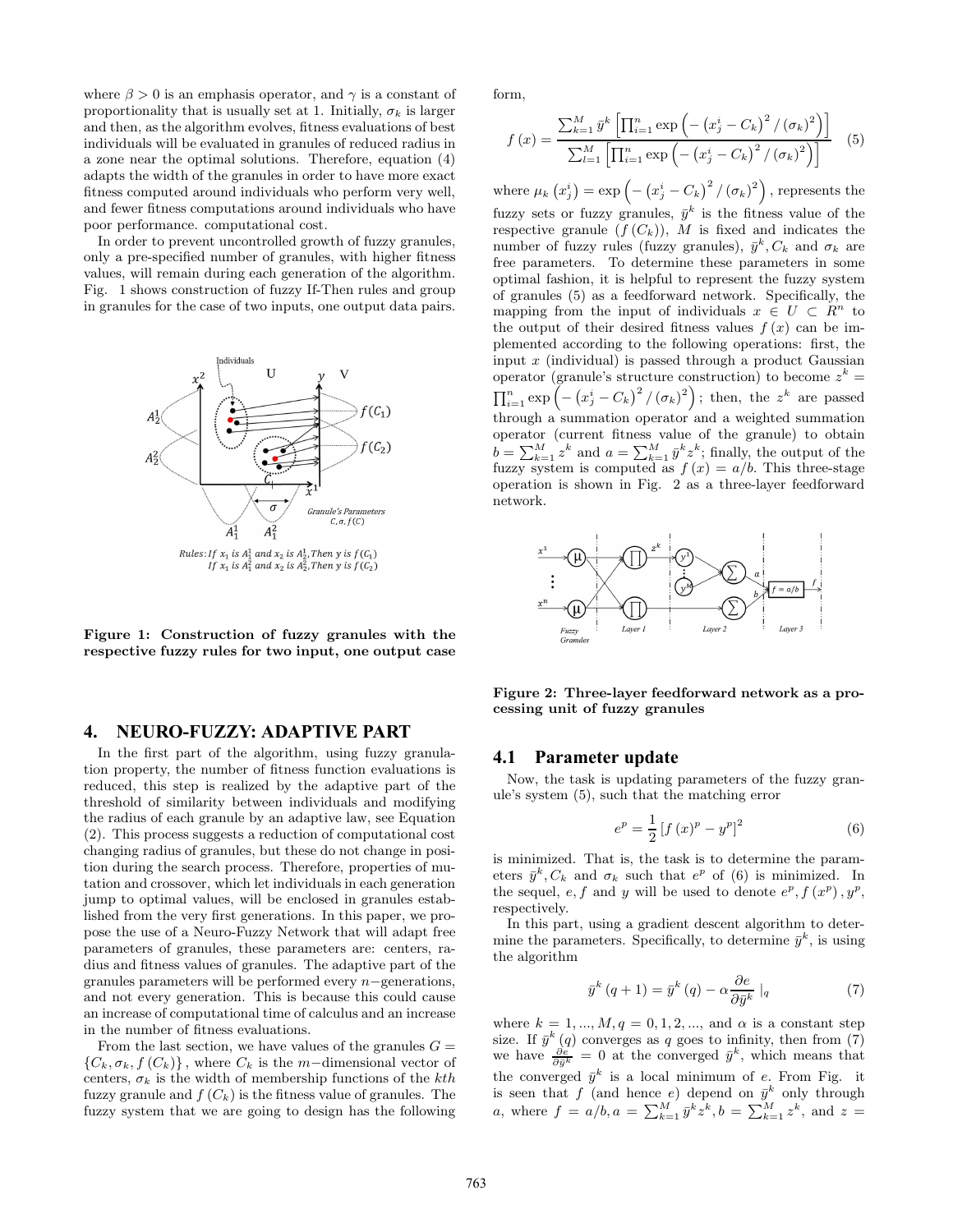$\prod_{i=1}^n \exp\left(-\left(x_j^i - C_k\right)^2 / \left(\sigma_k\right)^2\right);$  hence, using the Chain Rule, we have

$$
\frac{\partial e}{\partial \bar{y}^k} = (f - y) \frac{\partial f}{\partial a} \frac{\partial a}{\partial \bar{y}^k} = (f - y) \frac{1}{b} z^k \tag{8}
$$

Substituting (8) into (7), we obtain the training algorithm for  $\bar{y}^k$  :

$$
\bar{y}^{k} (q+1) = \bar{y}^{k} (q) - \alpha \frac{f-y}{b} z^{k}
$$
 (9)

where  $k = 1, 2, ..., M$ , and  $q = 0, 1, 2, ...$ 

To determine  $C_k$ , we use

$$
C_k (q+1) = C_k (q) - \alpha \frac{\partial e}{\partial C_k} \mid_q \tag{10}
$$

we see from Fig. 2 that f (and hence e) depend on  $C_k$  only through  $z^k$ ; hence, using the Chain Rule, we have

$$
\frac{\partial e}{\partial c^k} = (f - y) \frac{\partial f}{\partial z^k} \frac{\partial z^k}{\partial c^k} = (f - y) \frac{\bar{y}^k - f}{b} z^k \frac{2 (x_i^p - c^k)}{\sigma_k^2}
$$
\n(11)

Substituting  $(11)$  into  $(10)$ , we obtain the training algorithm for  $C_k$ :

$$
C_k(q+1) = C_k(q) - \alpha \frac{(f-y)}{b} \left(\bar{y}^k(q) - f\right) z^k \frac{2\left(x_i^p - c^k(q)\right)}{\sigma_k^2(q)}
$$
\n(12)

Using the same procedure, we obtain the training algorithm for  $\sigma_k$  :

$$
\sigma_k (q+1) = \sigma_k (q) - \alpha \frac{\partial e}{\partial \sigma_k} \mid_q \tag{13}
$$

$$
= \sigma_k(q) - \alpha \frac{f - y}{b} \tag{14}
$$
\n
$$
\left(\bar{y}^k(q) - f\right) z^k \frac{2\left(x_i^p - c^k(q)\right)}{b}
$$

 $\sigma_k\left(q\right)$ 

The training algorithm (9), (12) and (14) performs an error back-propagation procedure, that will update parameters of granules like centers, radius and fitness values, providing the genetic algorithm process fast convergence rate as well as lower computational cost.

## **4.2 Setting-up the training data set**

The data set used in the training phase of the Neuro-Fuzzy Network, is obtained from the granules' information of the last generations. The values of centers, width and fitness values of each granule,  $G = \{C_k, \sigma_k, f(C_k)\}\$  (Figure 1), at generation n-1, are the initial conditions of the network. These parameters will be updated as the weights of the network with the training algorithm. Now, after n-1 generations have passed, and that genetic operations like selection, mutation and reproduction have been performed in each generation, the proposed algorithm selects automatically the best-fitted values of a certain percentage of the last generations of granules, and then, the training data set is set up. The selection of a certain percentage of the bestfitness values is above a 50% or less of the total fitness values of the granules, and is used as the target of the network. This selection of a certain percentage of best-fitness values is related with the "natural selection process" of individuals in the GA, and is realized trying to avoid falling into a local optimum value.

# **4.3 Algorithm**

Now, general steps of the algorithm GA-FGNFN are as follows,

1. An initial random population is created:

 $P_0 = \{x_1^1, x_2^1, ..., x_j^1\}$ , where  $x_j^i$  is the *jth* individual in the  $ith$  population

- 2. Structural information data are obtained from the construction of the fuzzy set of granules (fuzzy partition). The number of fuzzy granules implies the number of rules of the model.
- 3. Individuals within a pre-specified threshold are evaluated with the center value of the granule, otherwise, construction of a new granule is done with the respective fitness evaluation of the new center.
- 4. After n number of generations has passed, and genetic operations are performed each generation. Now, parameters of the fuzzy granule structure will be updated with the Neuro-Fuzzy Network and the gradient descent parameter update law. The training data of the Neuro-Fuzzy Network are the centers of granules, width of granules and fitness values of these granules. In this step, fitness function values of granules will be replaced by a certain  $n_i$  percent of the total fitness value of granules, replacing by lowest fitness function values or highest values (depending on the maximization or minimization case, respectively). This is the data generated by the granule's process, that will be used as the training data to update the parameters of the Neuro-Fuzzy system.
- 5. Tuning fuzzy parameters, back-propagating the error through the network and updating each one of the main parameters of granules, that is, centers, radius and fitness values.
- 6. Perform genetic operations and continue the genetic algorithm process for the next generations until again, update of granule's parameters is required after the pre-specified n number of generations, and until certain stop criteria or total number of generations is achieved.

We can see a flowchart of the GA-FGNFN in Figure 3, the next section reports results of experiments that aim at assessing the effectiveness of the proposed approach.

#### **5. NUMERICAL RESULTS**

This section reports experimental results that aim at showing the effectiveness of the GA-FGNFN approach. For the experimental study we considered a set of benchmark functions that comprise a variety of problems with the following characteristics: nonlinearity, unimodality, multimodality, low and high dimensionality [3, 5]. The set of benchmark functions we considered is described in Table 1.

The genetic algorithm in this paper was run with random initial populations, decimal-coded chromosomes, single-point crossover, mutation, fitness scaling, and an elitist stochastic universal sampling selection strategy. Parameters of simulations, percentage of crossover: 1, percentage of mutation: 0.01, population size: 20, and generation size: 100. In these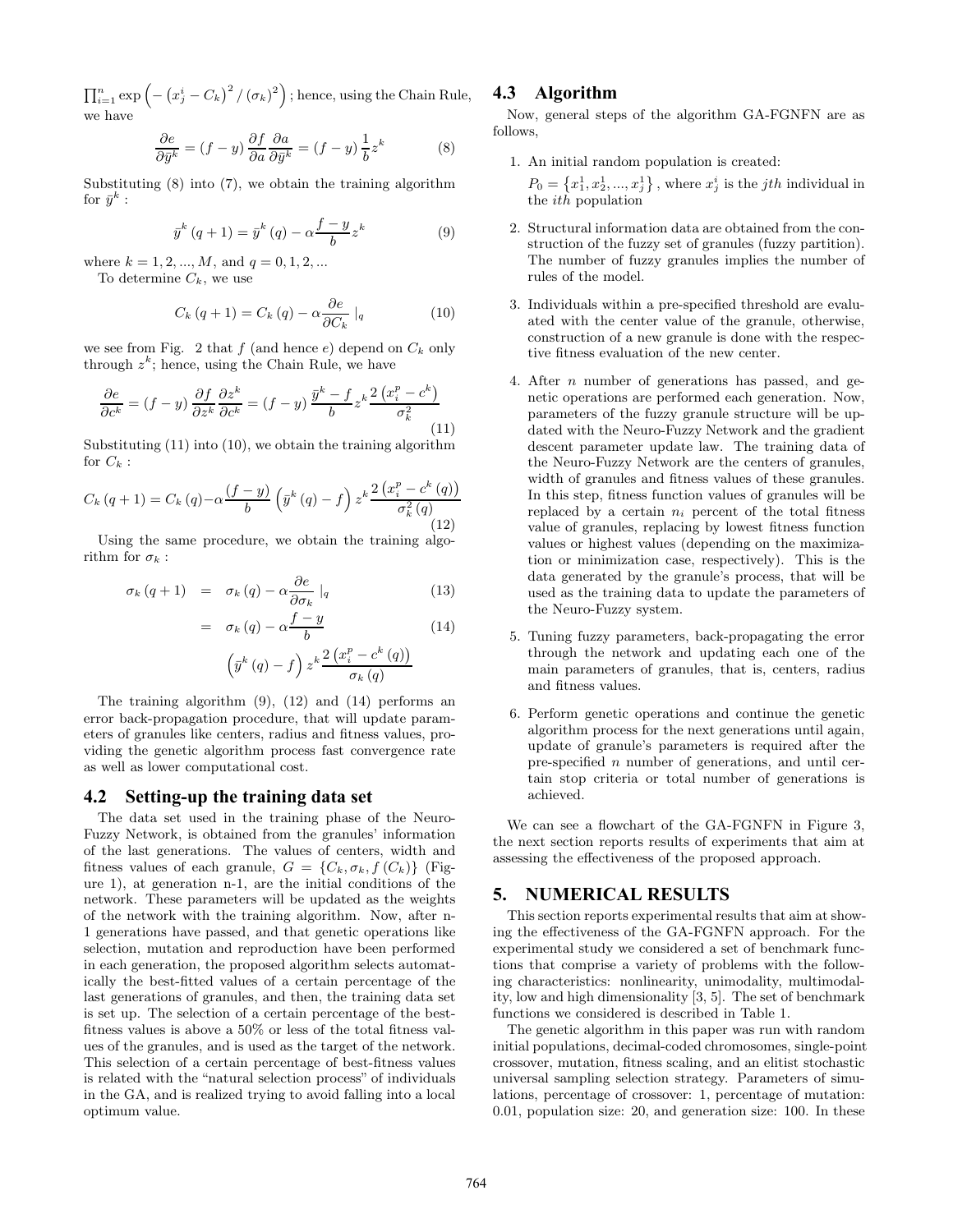| Function            | Formulation                                                                                                        |
|---------------------|--------------------------------------------------------------------------------------------------------------------|
| $F_1$ : De Jong     | $\sum_{i=1}^m x_i^2$                                                                                               |
| Dimensions, range   | $m = 3, -5.12 \leq x_i \leq 5.12$                                                                                  |
| $F_2$ :             | $\sum_{i=1}^{m} x_i^4 + Gauss(0, 1)$                                                                               |
| Dimensions, range   | $m = 30, -1.28 \leq x_i \leq 1.28$                                                                                 |
| $F_3$ : Michalewicz | $(2\cdot n)$<br>$-\sum_{i=1}^m \left(\sin(x_i)\cdot \left(\sin\left(\frac{i\cdot x_i^2}{\pi}\right)\right)\right)$ |
| Dimensions, range   | $n = 10, m = 10, 0 \le x_i \le \pi$                                                                                |
| $F_4$ : Rastrigin   | $10 \cdot m + \sum_{i=1}^{m} (x_i^2 - 10 \cdot \cos(2 \cdot \pi \cdot x_i))$                                       |
| Dimensions, range   | $m = 20, -5.12 \leq x_i \leq 5.12$                                                                                 |
| $F_5$ : Schwefel    | $\sum_{i=1}^m \left(-x_i \cdot \sin\left(\sqrt{ x_i }\right)\right)$                                               |
| Dimensions, range   | $m = 20, -500 \leq x_i \leq 500$                                                                                   |
| $F_6$ : Griewangk   | $1 + \sum_{i=1}^{m} \frac{x_i^2}{4000} - \prod_{i=1}^{m} \cos\left(\frac{x_i}{\sqrt{i}}\right)$                    |
| Dimensions, range   | $m = 20, -600 \le x_i \le 600$                                                                                     |

Table 1: The set of benchmark functions used for the performance evaluation of the GA-FGNFN Algorithm



Figure 3: Flowchart of GA-FGNFN Algorithm

simulations, update of parameters of the granules is required every n generations.

We report in each of our experiments the average performance obtained by the different methods over five independent runs. Simulations are compared among the ordinary genetic algorithm (GA) of Matlab, using the same parameters above mentioned; the Genetic Algorithm with Adaptive Fuzzy Fitness Granulation (GA-AFFG) proposed in [1]; and the proposed GA-FGNFN algorithm. It is important to mention that due to the proved efficiency of the Matlab algorithm in GA, GA-AFFG and our proposed algorithm GA-FGNFN, were implemented over the Matlab-GA base algorithm. We report the average of: number of fitness function evaluations, percentage of optimal solutions reached and best fitness value. Also we report the  $p-value$ obtained with a paired statistical  $t - test$ , comparing the performance of the standard GA algorithm and the other variants. Unless otherwise stated the learning rate parameter of the Network was fixed to: 0.1.

Average results of simulations are presented in Table 2. From this table we can see that in terms of reduction of real function evaluations (No. FFE) the proposed method obtains the best performance for all of the considered functions. The decrease of number of evaluations is of about 80% less than simulations with the GA-Matlab algorithm, and about 40% less compared with GA-AFFG. These results are obtained without degrading significantly the quality of the solutions found. The p−values of each one of the benchmark functions, shows that there was not a statistically significant difference.

Another point to be analyzed is the question of when to apply the Neuro-Fuzzy Network? Therefore, a comparison table of number of generations in which, when the algorithm should be applied, and reduction in fitness values is presented for the benchmark functions in the Table 3. As before, the main interest is to keep a trade-off between reduction of fitness function evaluations and quality of solutions. The results from Table 3, were obtained by running the GA-FGNFN algorithm every  $n = \{5, 10, 20, 30, 50\}$  generations. In the rest of this section we analyze the performance of our method for each of the considered functions making reference to results from both Tables 2 and 3.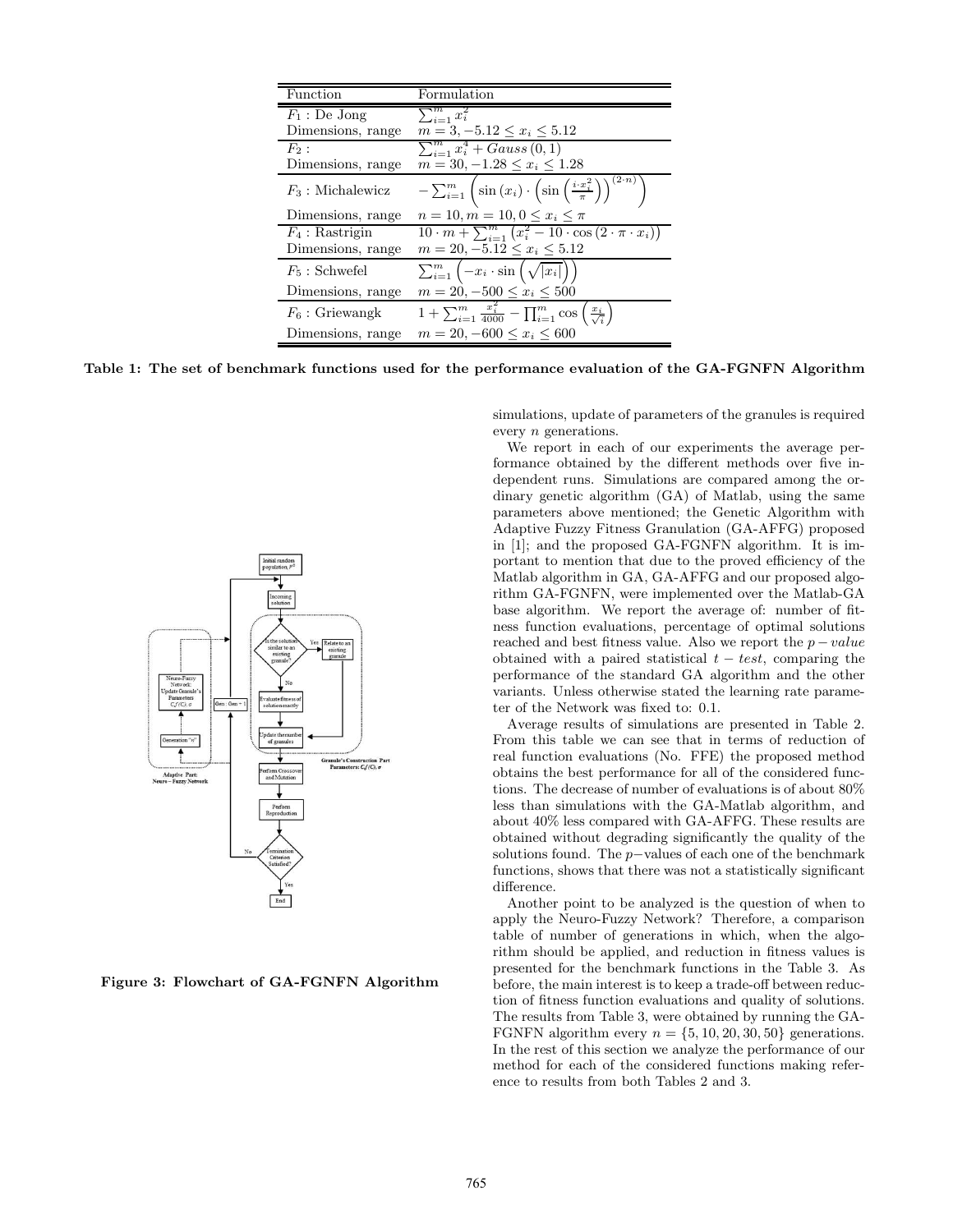| Function | Values             | GА         | GA-AFFG                         | GA-FGNFN                                                         |
|----------|--------------------|------------|---------------------------------|------------------------------------------------------------------|
| $F_1$    | No. FFE            | 2000       | 268                             | 220                                                              |
|          | % Opt. Sol.        | 80%        | 80%                             | 80%                                                              |
|          | $p$ – value        |            | 0.35617                         | 0.45752                                                          |
|          | Learning Par.      |            | $\beta = 0.1, \gamma = 1$       | $\beta = 0.1, \gamma = 1$<br>$n = 20, n_i = 100, \mu = 0.1$      |
|          | Best-Fitness Value | 0.10908    | 0.1092                          | 0.1144                                                           |
| $F_2$    | No. FFE            | 2000       | 730.6                           | 509.8                                                            |
|          | % Opt. Sol.        | 80%        | 80%                             | 80%                                                              |
|          | $p$ – value        |            | 0.2505                          | 0.12681                                                          |
|          | Learning Par.      |            | $\beta = 0.04, \gamma = 1.7$    | $\beta = 0.001, \gamma = 2$                                      |
|          | Best-Fitness Value | 0.8873     | 1.4667                          | $n = 50, n_i = 100, \mu = 0.1$<br>1.0795                         |
| $F_3$    | No. FFE            | 2000       | 750.5                           | 209                                                              |
|          | % Opt. Sol.        | 80%        | 80%                             | 80%                                                              |
|          | $p$ – value        |            | 0.17                            | 0.123                                                            |
|          | Learning Par.      |            | $\beta = 0.4, \gamma = 1.85$    | $\beta = 0.01, \gamma = 1.5$<br>$n = 50, n_i = 5, \mu = 0.1$     |
|          | Best-Fitness Value | $-4.3514$  | $-2.08$                         | $-2.967$                                                         |
| $F_4$    | No. FFE            | 2000       | 842                             | 332                                                              |
|          | % Opt. Sol.        | 60%        | 60%                             | 60%                                                              |
|          | $p$ – value        |            | 0.4568                          | 0.3654                                                           |
|          | Learning Par.      |            | $\beta = 0.004, \gamma = 0.15$  | $\beta = 0.004, \gamma = 120$<br>$n = 50, n_i = 100, \mu = 0.9$  |
|          | Best-Fitness Value | 103.8504   | 126.710                         | 109.9558                                                         |
| $F_5$    | No. FFE            | 2000       | 945.33                          | 253                                                              |
|          | % Opt. Sol.        | 60%        | 60%                             | 60%                                                              |
|          | $p$ – value        |            | 0.2610                          | 0.1456                                                           |
|          | Learning Par.      |            | $\beta = 0.0008, \gamma = 300$  | $\beta = 0.004, \gamma = 200$<br>$n = 50, n_i = 100, \mu = 0.1$  |
|          | Best-Fitness Value | $-3435.37$ | $-3265.49$                      | $-3394.5$                                                        |
| $\,F_6$  | No. FFE            | 2000       | 863.53                          | 427.6                                                            |
|          | % Opt. Sol.        | 80%        | 80%                             | 80%                                                              |
|          | $p$ – value        |            | 0.69206                         | 0.23058                                                          |
|          | Learning Par.      |            | $\beta = 0.00012, \gamma = 190$ | $\beta = 0.009, \gamma = 100$<br>$n = 20, n_i = 100, \mu = 0.01$ |
|          | Best-Fitness Value | 80.8125    | 105.1937                        | 80.4752                                                          |

Table 2: Comparison of benchmark functions with a conventional Matlab-GA algorithm, GA-AFFG and GA-FGNFN Algorithms

In the case of  $F_1$  De Jong's and  $F_2$  functions, which are unimodal, good results are obtained in terms of solutions' quality;  $F_1$  is low-dimensional and the neural network can be implemented every 10 generations without modifying the computational time and the quality of solutions; however, in the case of  $F_2$  it is not recommended to constantly apply the neural network due to its high-dimensionality, in this case, the number of evaluations in the learning process of the neural network increase considerably; therefore, we apply the learning process for  $F_2$  each 50 generations.

The  $F_4$  Rastrigin's function is based on De Jong's function with the addition of cosine modulation to produce many local minima, thus, it is highly multi-modal, however, the locations of the minima are regularly distributed. In this case, GA-FGNFN algorithm, presents reduction of the fitness evaluations in about 80% compared with the traditional genetic algorithm, it is recommended to apply the neural network each 50 generations due to the high-nonlinearity and high-dimensionality of the function.

The  $F_6$  Griewangk's function is similar to Rastrigin's function, it has many widespread local minima, however, the locations of the minima are regularly distributed. In this case, the total number of optimal solutions is better in comparison with the other functions, reducing the number of fitness evaluations in a 88%, better results were obtained when the neural network is applied each 20 generations.

For  $F_3$  Michalewicz function, if we apply the neural network each 50 generations, the best results are obtained in terms of percentage of optimal solutions and with a good number of fitness evaluations.

Summarizing, we can say that the proposed approach effectively reduces the number of fitness function evaluations without degrading the quality of solutions. The proposed method outperforms the base approach [1] in terms of reduction of evaluation of the fitness function. We would like to emphasize that in preliminary experimentation we optimized the parameters of the reference approach to have a competitive baseline for our method. Regarding our method, we have to be careful when the dimensionality of data increases, the total number of computing operations also increase and the processes of granule's construction together with the adaptive part, increase in the number of operations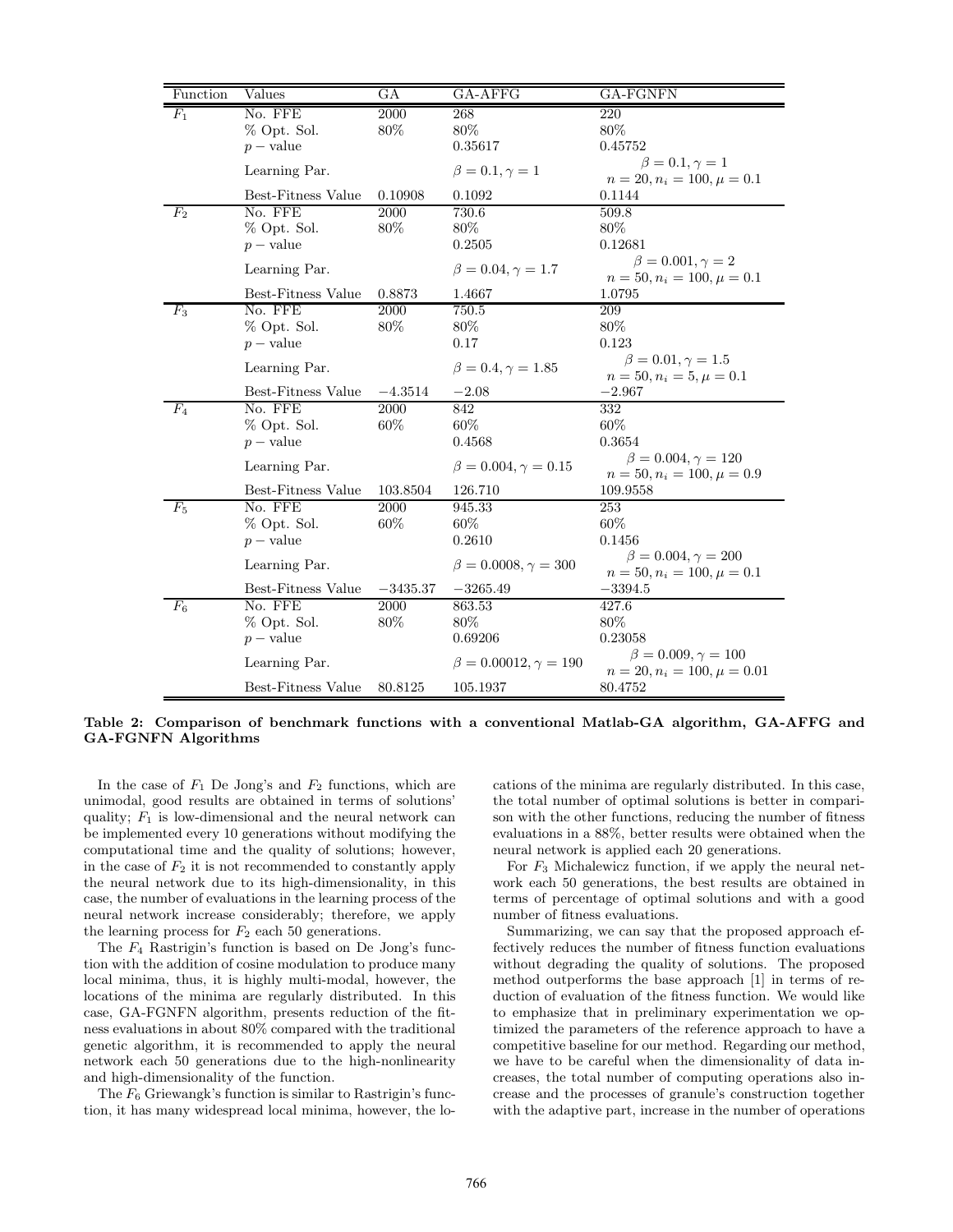|                    | No. of Generations | $n=5$      | $n=10$     | $n=20$     | $n=30$    | $n=50$    | GA - Matlab |
|--------------------|--------------------|------------|------------|------------|-----------|-----------|-------------|
| Function           | Parameters         |            |            |            |           |           |             |
| $F_1$ :De Jong     | No. FFE            | 1740       | 259        | 260        | 220       | 295       | 2000        |
|                    | % Opt. Sol.        | $60\%$     | $80\%$     | $80\%$     | $80\%$    | $80\%$    | $80\%$      |
|                    | Best-Fitness Value | 1.654      | 0.1092     | 0.1144     | 1.1130    | 1.6506    | 0.10908     |
| $F_2$              | No. FFE            | 2000       | 460.8      | 569.2      | 455.8     | 440       | 2000        |
|                    | % Opt. Sol.        | 80%        | $40\%$     | 40\%       | $80\%$    | $80\%$    | $80\%$      |
|                    | Best-Fitness Value | 1.1706     | 1.0795     | 2.2572     | 1.9965    | 1.0182    | 0.8873      |
| $F_3$ :Michalewicz | No. FFE            | 119.2      | 147.2      | 173        | 282       | 381.6     | 2000        |
|                    | % Opt. Sol.        | 60%        | $60\%$     | $60\%$     | $40\%$    | $80\%$    | 80\%        |
|                    | Best-Fitness Value | $-2.8510$  | $-2.77$    | $-2.49$    | $-2.6287$ | $-2.967$  | $-4.3514$   |
| $F_4$ : Rastrigin  | No. FFE            | 457        | 412        | 370        | 365       | 332       | 2000        |
|                    | % Opt. Sol.        | $40\%$     | $60\%$     | $60\%$     | $60\%$    | $60\%$    | $80\%$      |
|                    | Best-Fitness Value | 128.3852   | 116.9746   | 157.8378   | 169.5834  | 109.9558  | 103.8504    |
| $F_5$ : Schwefel   | No. FFE            | 288        | 221        | 321        | 367       | 252.8     | 2000        |
|                    | % Opt. Sol.        | 40%        | $40\%$     | $40\%$     | $40\%$    | 80\%      | $80\%$      |
|                    | Best-Fitness Value | $-4786.24$ | $-4293.34$ | $-3987.31$ | $-3897.3$ | $-3394.5$ | $-3435.37$  |
| $F_6$ : Griewangk  | No. FFE            | 414        | 412        | 884        | 1055      | 964       | 2000        |
|                    | % Opt. Sol.        | $60\%$     | 80\%       | $60\%$     | $60\%$    | $60\%$    | 80\%        |
|                    | Best-Fitness Value | 111.3852   | 80.4752    | 86.3752    | 105.2752  | 143.9852  | 80.8125     |

Table 3: Different number of generations where the GA-FGNFN was applied, percentage of optimal solutions, and best-fitness value. The last column has the values of GA-Matlab implementation

per generation. In general, we must consider, to modify parameters such as  $\gamma$  which modifies the shrinkage of granules and it is related to having more or less fitness evaluations on granules; the parameter  $\mu$ , of the neural networks, allows to have the best approximation to the training data but also, it can cause an increase of evaluations when it is lower than the recommended value of 0.1; the last consideration is how many times do we have to apply the neural network, in general, according to the results, it is recommended to apply it 2 times per total number of generations, this is, each 50 generations in our case.

# **6. CONCLUSIONS**

Genetic algorithms produce in each generation individuals with similar characteristics, where the objective is to try to identify those who present better conditions of adaptability and improved performance; this condition is measured by the fitness function. For some problems, estimating the fitness function can be a very time consuming process, slowing the optimization process. Surrogate modeling has been adopted for substituting the real fitness function by approximations obtained by a model.

This paper introduces a surrogate modeling approach based on granular computing and a Neuro Fuzzy Network. Granular computing leads to have data compression, gain in computation time and knowledge extraction of this individual with respective similarities between neighbors. The main idea of this paper is to take advantage of this information and use it to elaborate the structure of an adaptive network, that, according to genetic algorithms objective, will produce a reduction in fitness evaluations and, therefore, a reduction of the computational burden of the process. Our proposal extends a previous model by allowing the adaptation of granules' parameters.

Results of experiments over a suite of classical benchmark functions show the efficiency of the algorithm GA-FGNFN in reduction of fitness evaluations with at least

40 % compared with a standard genetic algorithm without compromising significantly the quality of solutions. The proposed approach also outperformed a state-of-the-art surrogate model based on granular computing. Comparative studies reveal the main importance in keeping a trade-off between reduction of fitness function evaluations and also in percentage of optimal solutions.

Future work directions include implementing a weightdecay approach in order to further improve the adaptation capabilities of our method. Also we are working on the application of the proposed surrogate for highly-complex problems from engineering applications.

## **7. REFERENCES**

- [1] M.R. Akbarzadeh-T, M. Davarynejad, and N. Pariz. Adaptive fuzzy fitness granulation for evolutionary optimization. International Journal of Approximate Reasoning, 49(3):523–538, 2008.
- [2] J. C. Bezdeck, "Pattern Recognition with Fuzzy Objective Function Algorithms", Kluwer, 1981.
- [3] K.A. De Jong, An analysis of the behavior of a class of genetic adaptive systems, Ph.D. Thesis, University of Michigan, 1975.
- [4] J. V. De Oliveira, W. Pedrycz, Advances in Fuzzy Clustering and its Applications. John Wiley and Sons, 2007.
- [5] J. G. Digalakis, K. G. Margaritis, An experimental study of benchmarking functions for Genetic Algorithms. IEEE International Conference on Systems, Man, and Cybernetics, Vol. 5, pp. 3810–3815, 2002.
- [6] E. Ducheyne, B. De Baets, R. deWulf, Is fitness inheritance useful for real-world applications? Evolutionary Multi-Criterion Optimization, LNCS 2631, pp. 31–42 Springer, 2003,.
- [7] Chen, S. Billings, P. Grant, Recursive hybrid algorithm for nonlinear system identification using